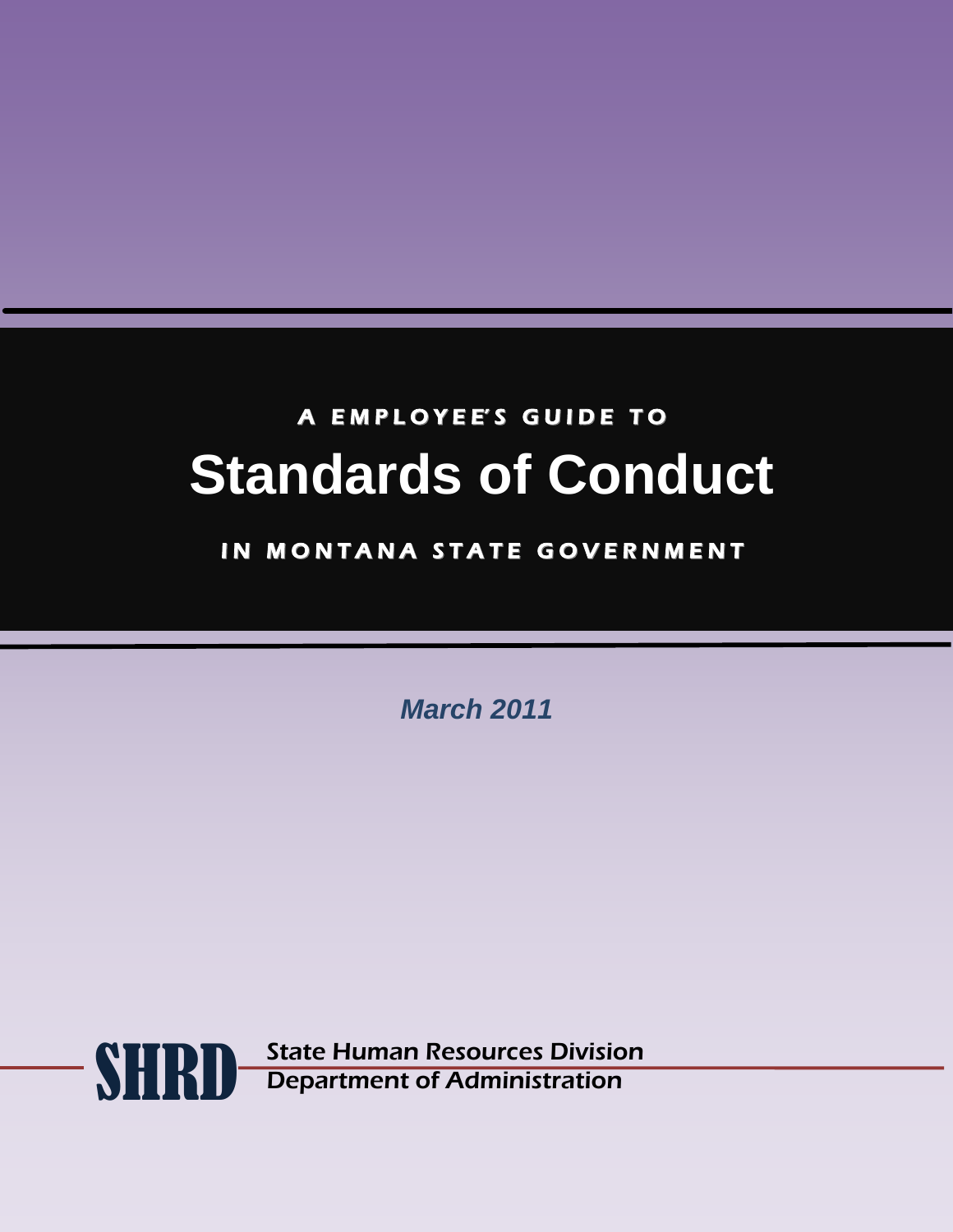## **Table of Contents**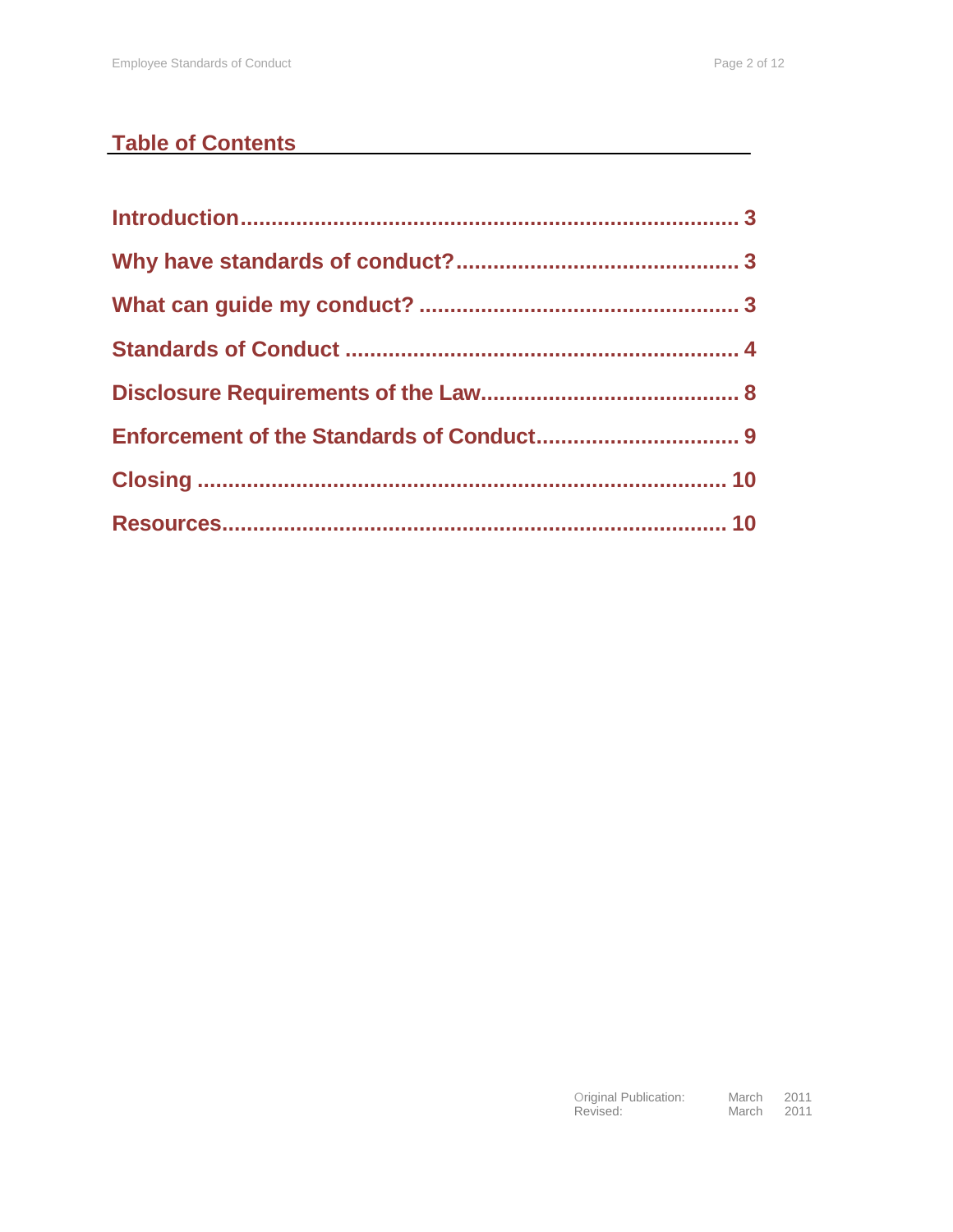## <span id="page-2-0"></span>**Introduction**

You are a state employee and your public duty is to work for the benefit of the people of the state. State statutes mandate your responsibility to the public. The Montana Code Annotated (MCA) 2-2-103 describes the holding of public employment as a "public trust" created by the confidence the public places in you.

Public trust and public duty are your guiding principles. If you or your private interests benefit by your work duties, you may have a conflict of interest. This guide should help you recognize when you may have a conflict of interest and identify your responsibilities.

If you have these guidelines in mind you should be able to avoid taking action against your public duty and violating the public's trust in state government.

#### <span id="page-2-1"></span>**Why have standards of conduct?**

The Montana Constitution, Article XIII, Section 4 prohibits conflict between employees' private interest and their public duty. The Standards of Conduct are found in Title2 – Chapter 2, MCA. The legislature may amend these rules. It is a good idea to review them from time to time. The statute's purpose is to maintain the public trust in state government and to provide for penalties against those who violate that trust.'

#### <span id="page-2-2"></span>**What can guide my conduct?**

You may begin with the State ethics policy. The State Human Resources Division, Department of Administration, developed the policy based on statutory standards of conduct. The policy can be found in the Montana Operations Manual (MOM #03-0180). A link to the policy is included in the reference section of this guide.

Each agency must adopt the state policy and may add rules and procedures specific to the agency. Please consult with your agency for any agency-specific requirements.

Next, this guide will help you understand the policies and statutes and how they might apply to you. It is your responsibility to make sure you

| Original Publication: | March | 2011 |
|-----------------------|-------|------|
| Revised:              | March | 2011 |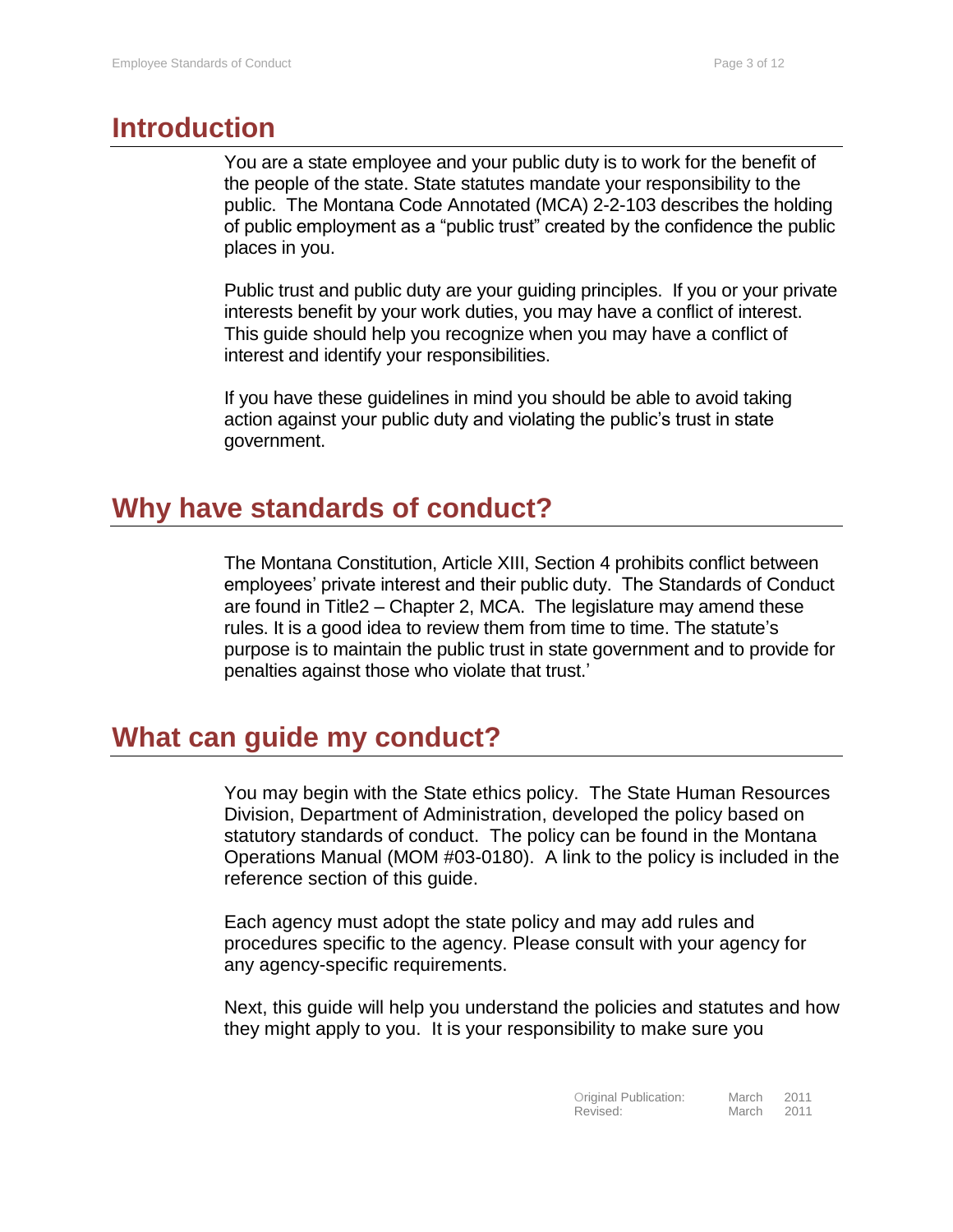understand the standards of conduct and ethical principles which apply to you as you perform your job.

Some provision of the Standards of Conduct affect elected officials and local government employees. We did not include these provisions in this guide. You should contact your supervisor or agency human resources office for additional information.

Another good source of information is the Commissioner of Political Practices. The Commissioner issues information and rules about enforcement of the standards of conduct. The Commissioner's staff will try to answer questions but cannot issue advisory opinions on ethics in writing.

Other state policies also provide guidance to state employees. For example, state policies on the use of state provided computers, internet, telephones, vehicles, and procurement cards contain specific guidance to the standards of conduct relating to use of state equipment. Your agency may also provide additional guidance through agency-specific policies.

Criminal laws provide guidance and may cover some of the same kinds of behavior as described in the standards of conduct, under Title 45, Chapter 7, Offenses Against Public Administration. For example, threats and improper influence, bribery, compensation for past official action, gifts to public servants, and official misconduct are all covered.

Some professions and occupations, such as lawyers and engineers, have ethical standards to which those practicing the profession must adhere.

Finally, federal and state law and state policy guide your conduct with regard to discrimination, harassment and other treatment of your co-workers.

This guide addresses ethical violations set out in the standards of conduct. You must make yourself aware of all rules and policies guiding your behavior.

#### <span id="page-3-0"></span>**Standards of Conduct**

Standards of conduct for public employees can be grouped into four major categories: gifts, self-dealing, unwarranted privileges, and use of public property for private purposes. We summarized the law for each category

| Original Publication: | March | 2011 |
|-----------------------|-------|------|
| Revised:              | March | 2011 |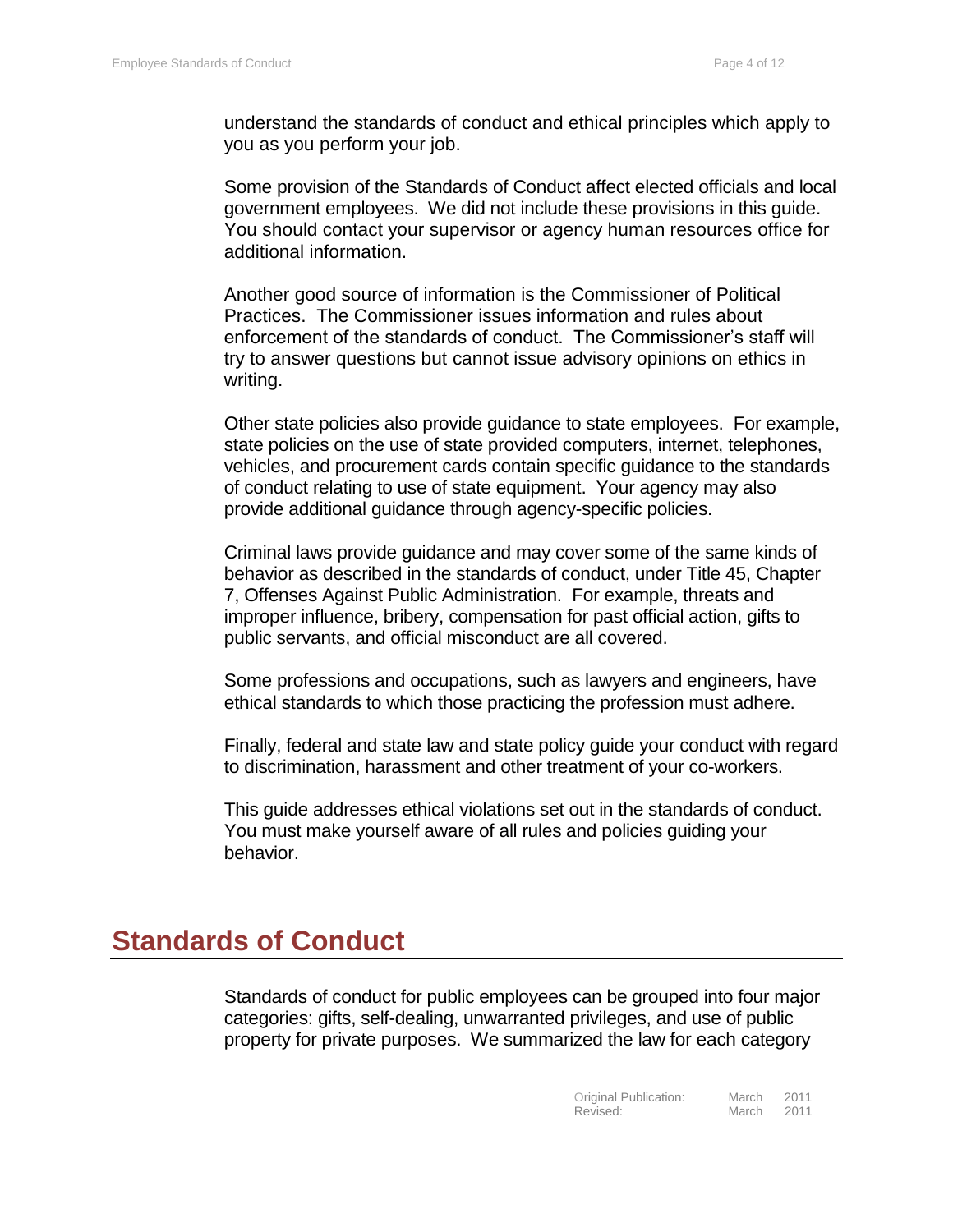below. The definitions set out in 2-2-102, MCA, may help you understand the rules.

**Gifts:** As a state employee, you may not accept a substantial gift or economic benefit (2-2-104(1)(b) and (2), MCA). Substantial gifts are generally valued at more than \$50. The statute defines "economic benefit" to include a loan with interest below market rate or compensation for your private services substantially above the market rate.

You should closely scrutinize gifts or economic benefits to determine if they are intended to exert improper influence or reward you for action you took. Acceptance of a gift or economic benefit intended as a bribe, regardless of value, could result in criminal penalties.

The definition of gift in 2-2-102, MCA excludes the following:

- a gift that is not used and is either returned to the donor within 30 days or donated to a charitable organization;
- food and beverage consumed while participating in a charitable, civic or community event which is related to your employment or that you are attending in an official capacity;
- educational materials directly related to your duties;
- an award presented publicly in recognition of public service; or
- educational activity that does not place or appear to place you under any obligation and is not lavish or extravagant.

Your agency may provide additional guidance on acceptance of gifts or economic benefits. Violation of this standard is proof that an employee has breached his public duty. Disclosure is not a defense.

**Self-Dealing:** As a state employee, you may not:

- disclose or use confidential information acquired in the course of your job for your personal economic interests (2-2-104(1)(a), MCA);
- acquire an interest in any business or undertaking you have reason to believe may be directly and substantially affected to its economic benefit by actions taken by your employing agency (2-2-105(2), MCA);
- perform an official act which directly and substantially harms a business when you have a substantial personal interest in a competing business (2-2-105(5), MCA);

| Original Publication: | March | 2011 |
|-----------------------|-------|------|
| Revised:              | March | 2011 |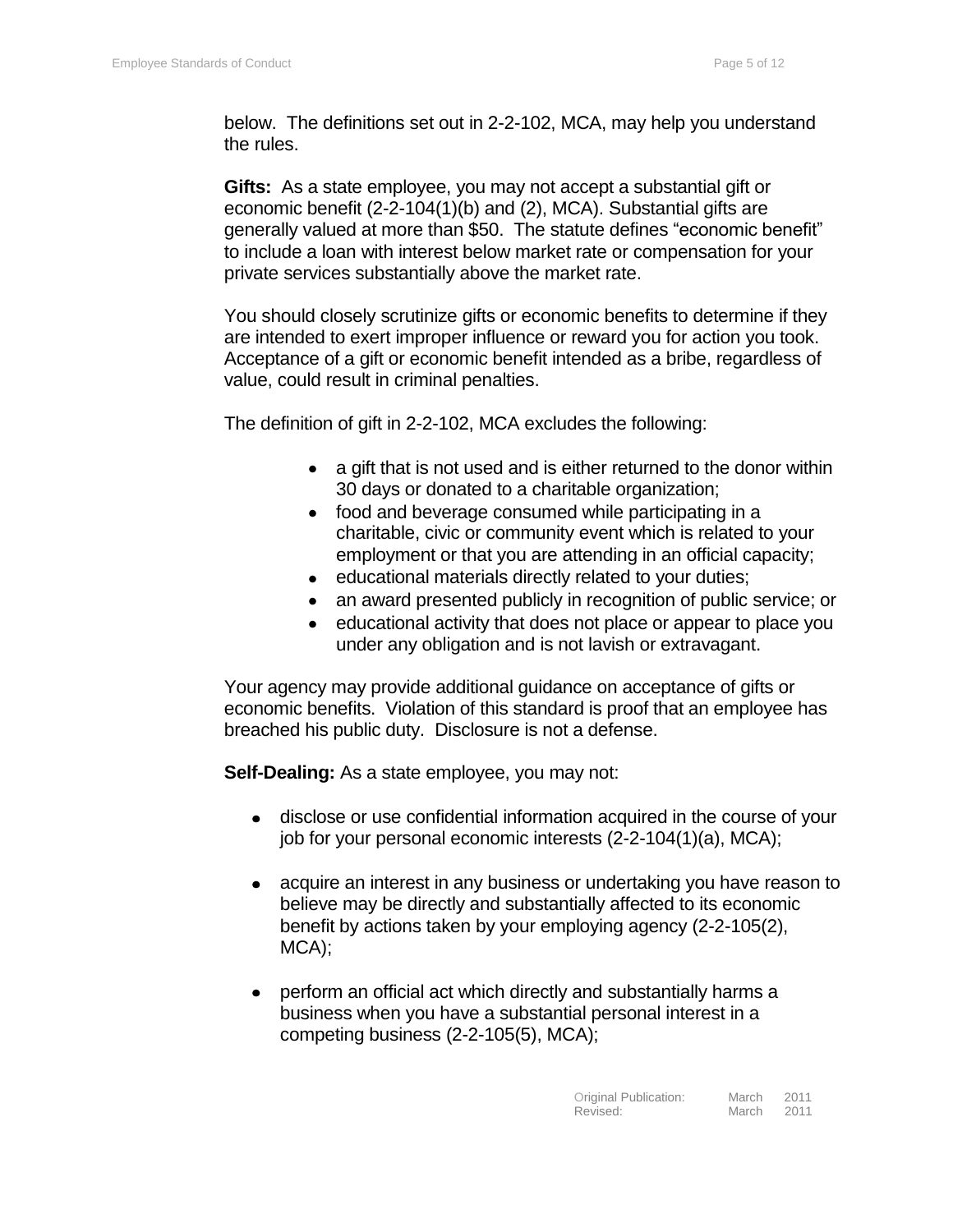engage in a substantial financial transaction for your private business purposes with a person whom you inspect or supervise in the course of your official duties (2-2-121(2)(b), MCA);



If you are a member of a governing body, you may act if necessary to have a quorum but you must disclose the conflict of interest before performing the act.

- assist a person for a fee or other compensation in obtaining a contract, claim, license, or other economic benefit from your agency (2-2-121(2)(c), MCA);
- assist a person for a contingent fee in obtaining a contract, claim, license, or other economic benefit from an agency (2-2-121(2)(d), MCA); or
- perform an official act which directly and substantially provides an economic benefit to a business in which you have a substantial financial interest or for which you are engaged as a counsel, consultant, representative or agent (2-2-121(8), MCA).



If you are a department head or a member of a rule-making board, you may act if (1) your participation is necessary to the administration of a statute; and (2) you disclose the conflict to the Commissioner of Political Practices and for the record in the proceeding.

Each of these acts is a breach of public duty. Disclosure is not a defense, except as noted.

**Unwarranted Privileges:** As a state employee, you may not:

engage in any activity, including lobbying, on behalf of an organization of which you are a member while performing your job duties ( 2-2-121(6), MCA);

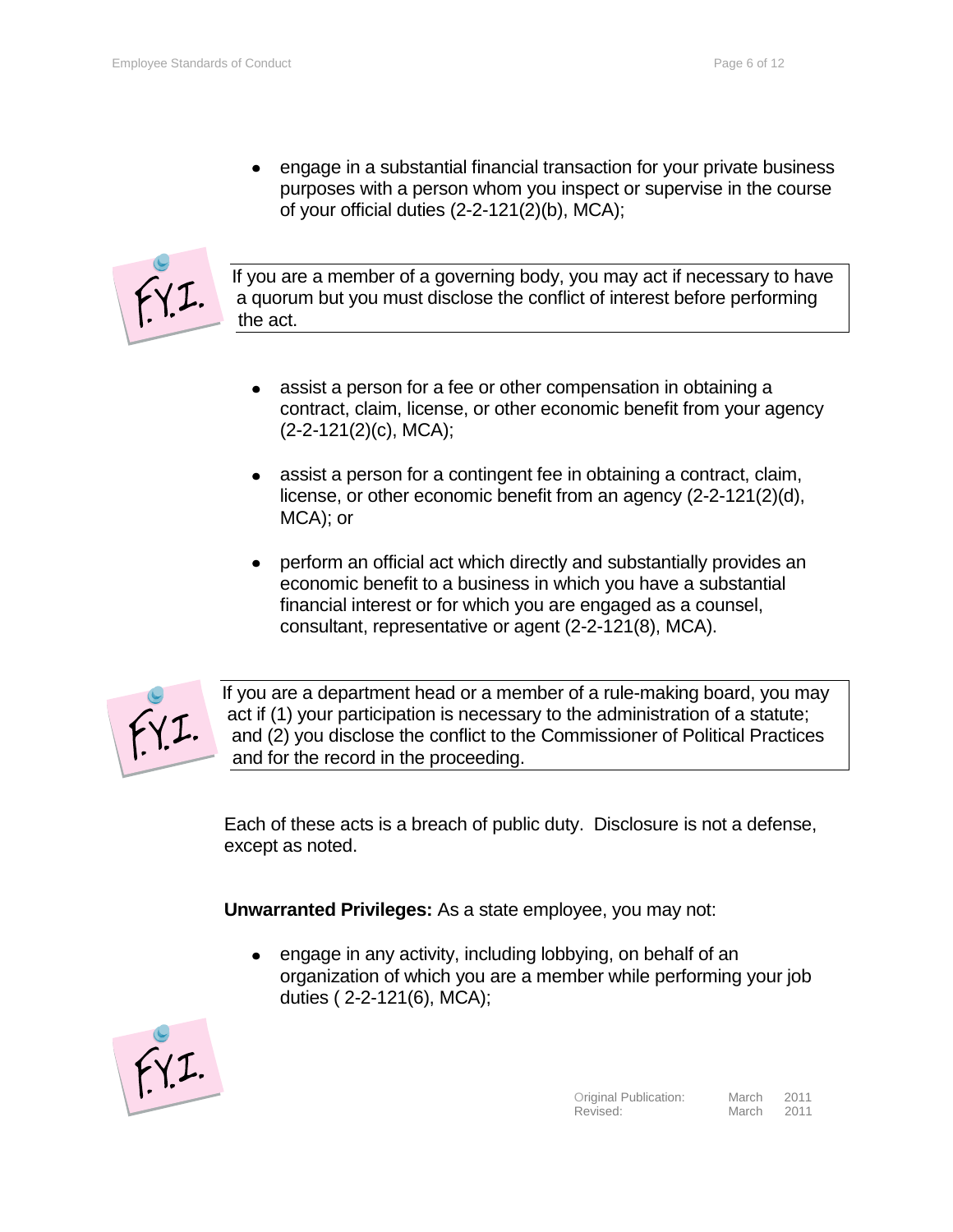You may participate in charitable fundraising activities if you have your supervisor's permission.

- participate in a proceeding before your agency that is within the scope of your job duties, or attempt to influence a local, state, or federal proceeding in which you represent the state, when an organization of which you are an officer or director is involved;
- obtain employment within 12 months following voluntary termination, taking advantage unavailable to others of matters with which you were directly involved. Such matters include rules which you helped formulate and applications, claims or contested cases in which you were actively involved; or
- contract or be employed within six months of termination by someone who contracts with the state involving matters with which you were directly involved during your employment with the state.



This does not apply to contracts awarded to the low bidder based on a competitive process or to merchandise sold to the highest bidder at public auction. This does not apply to you if you lost employment because of a reduction in force.

- receive two salaries as a public employee for work during overlapping hours, unless:
	- 1. if the duplicate pay for one job consists totally of accrued leave and/or compensatory time during the overlapping period;
	- 2. you reimburse the agency from which you are absent for the salary paid for time you were absent;. or
	- 3. your salary is reduced by one agency so that you are not compensated twice for the overlapping time.



Montana's Administrative Rules (44.10.601, ARM) require you report any overlapping hours to the Commissioner of Political Practices.

| Original Publication: | March | 2011 |
|-----------------------|-------|------|
| Revised:              | March | 2011 |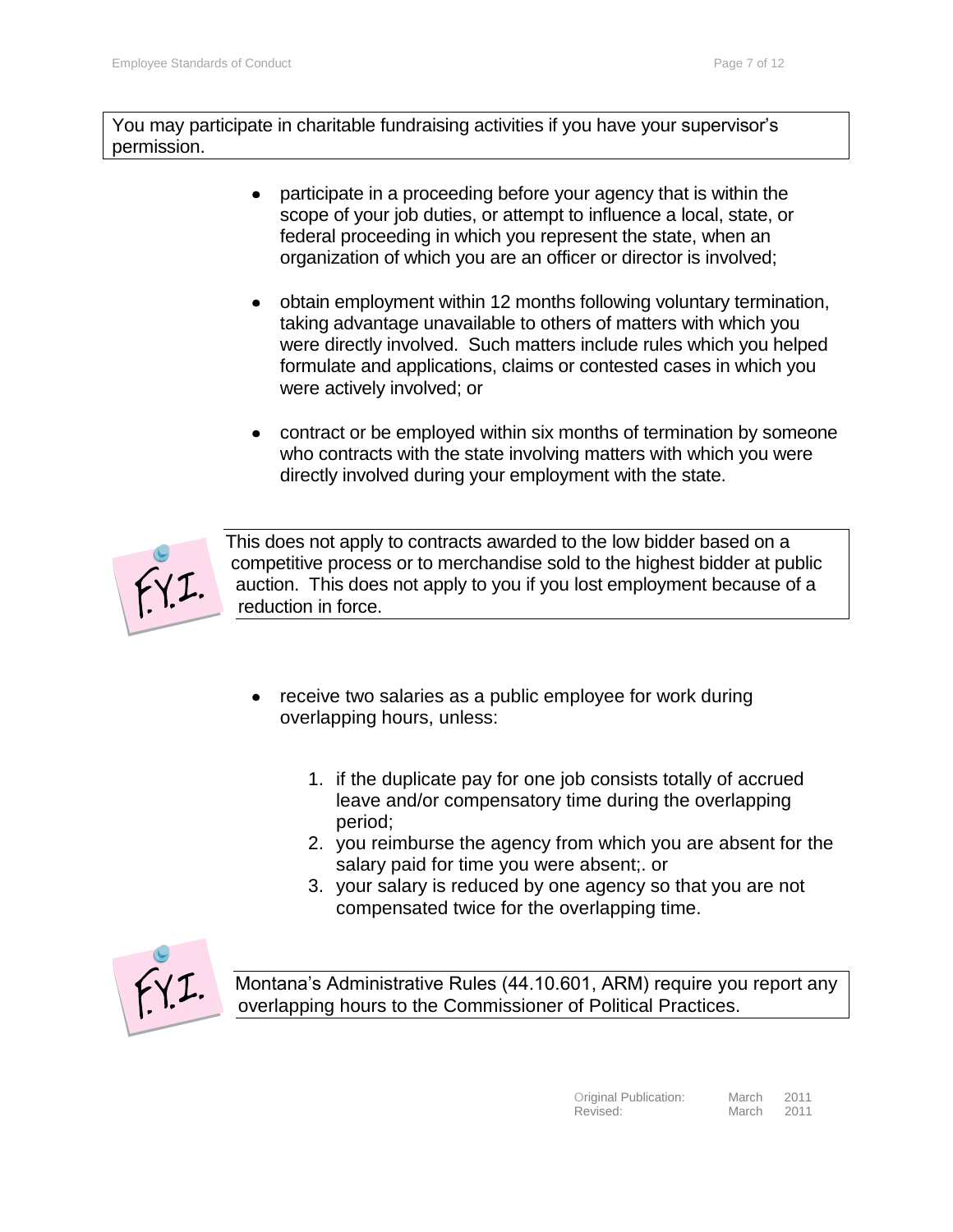**Public Property for Private Business Purposes:** As a state employee you may not:

use public time, facilities, equipment, supplies, personnel, or funds for private business purposes. This includes soliciting support for or opposition to any political committee, the nomination or election of any person to public office, or the passage of a ballot issue unless authorized by law or properly incidental to another activity required or authorized by law. Additional guidance on what is allowable for state employees can be found in 2-2-121(3), MCA.

This rule is not intended to restrict your right to express your personal political views. However, you may not use public time or equipment to do so. (See, *Seher and Valazquez v. Galt* (7/26/04))



You may be listed in the electronic directory for Made In Montana products if the products are made outside of work and you do not make arrangement for the listing during work hours.

# <span id="page-7-0"></span>**Disclosure Requirements of the Law**

The law requires you to disclose certain information under specific circumstances. Your agency's policy may provide procedures for making required disclosures. Below are the disclosure requirements:

- You may not solicit or accept employment or engage in negotiations or meetings to consider employment with a person you regulate in your official duties, without first giving written notice to your supervisor or agency director.
- If you are a member of a quasi-judicial board or commission or a board, commission or committee with rulemaking authority and have a conflict created by a personal or private interest that gives rise to the appearance of impropriety, you must disclose the interest creating the conflict prior to participating in official actions.

| Original Publication: | March | 2011 |
|-----------------------|-------|------|
| Revised:              | March | 2011 |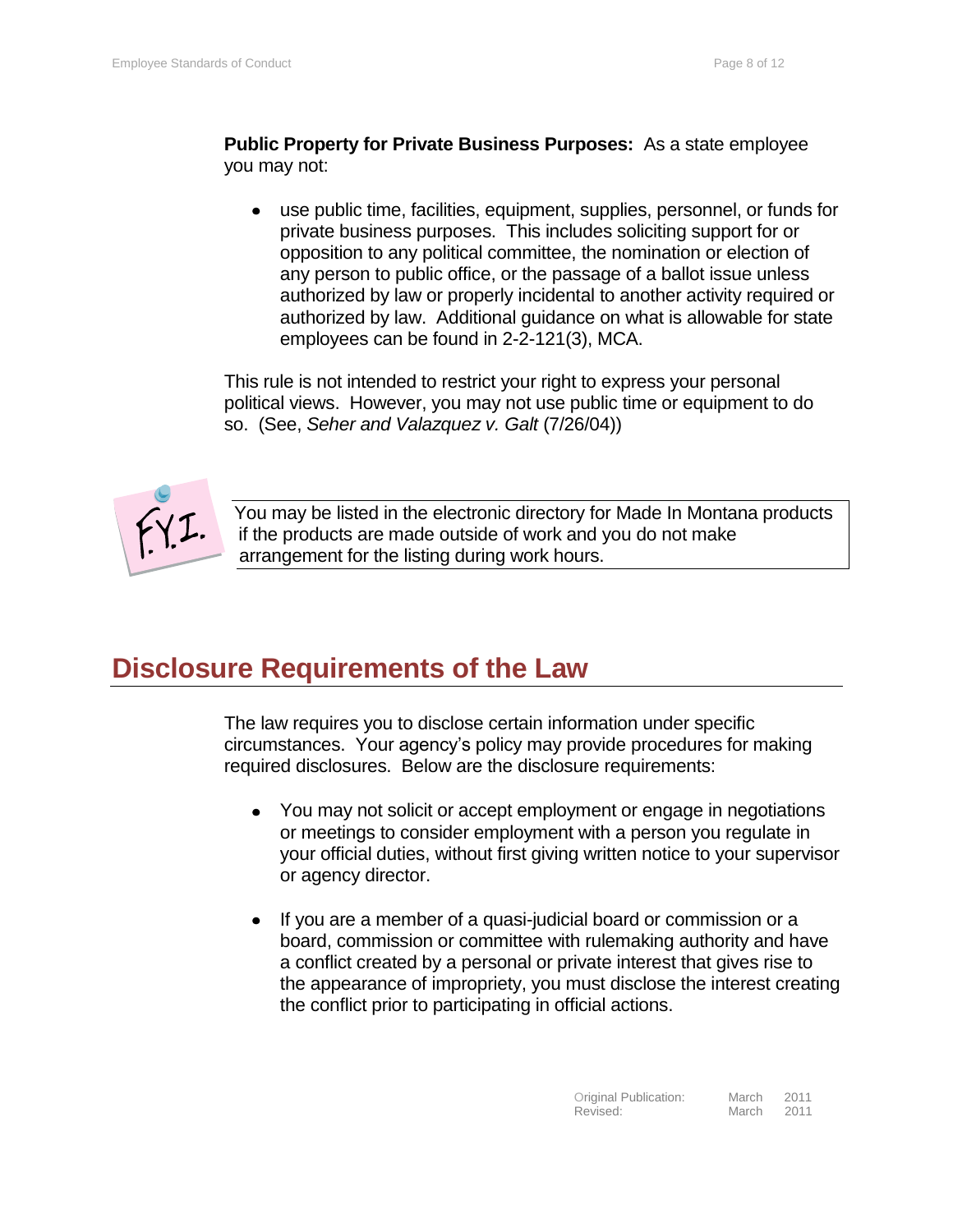• Prior to acting in a manner affecting your public duty, including the award of a permit, contract or license, you must disclose the nature of the private interest creating the conflict. This disclosure must be in writing to the Commissioner of Political Practices and must list the amount of private interest, the purpose and duration of your services, any compensation you have received and other relevant information. If you perform the act involved, you must state for the record the nature of the interest you disclosed.

## <span id="page-8-0"></span>**Enforcement of the Standards of Conduct**

Each agency is charged with enforcing the standards of conduct policy for employees and may take disciplinary action to enforce the policy. Each agency must also conduct employee ethics education at least every three years. Employees are also required to read this guide and the ethics policy every three years.

You must sign a statement acknowledging you read this guide and ethics policy and affirm your agreement to abide by the policy. You should understand what is required of you and ask your supervisor if you have a situation that concerns you.

The Commissioner of Political Practices is responsible for investigating and enforcing the Standards of Conduct when complaints are received by that office. The commissioner does not have jurisdiction over a complaint about a legislator or local government employees except the county attorney. However, the following actions and penalties are possible:

- Any person alleging a violation may file a complaint with the Commissioner of Political Practices. If the Commissioner accepts the complaint for investigation, the Commissioner will hold an informal contested case hearing and issue a decision.
- Proof of commission of unlawful acts outlined in the Standards of Conduct and Code of Ethics is proof the employee has breached his or her public duty.
- If the Commissioner determines a violation has occurred, an administrative penalty of not less than \$50 or more than \$1,000 may

| Original Publication: | March | 2011 |
|-----------------------|-------|------|
| Revised:              | March | 2011 |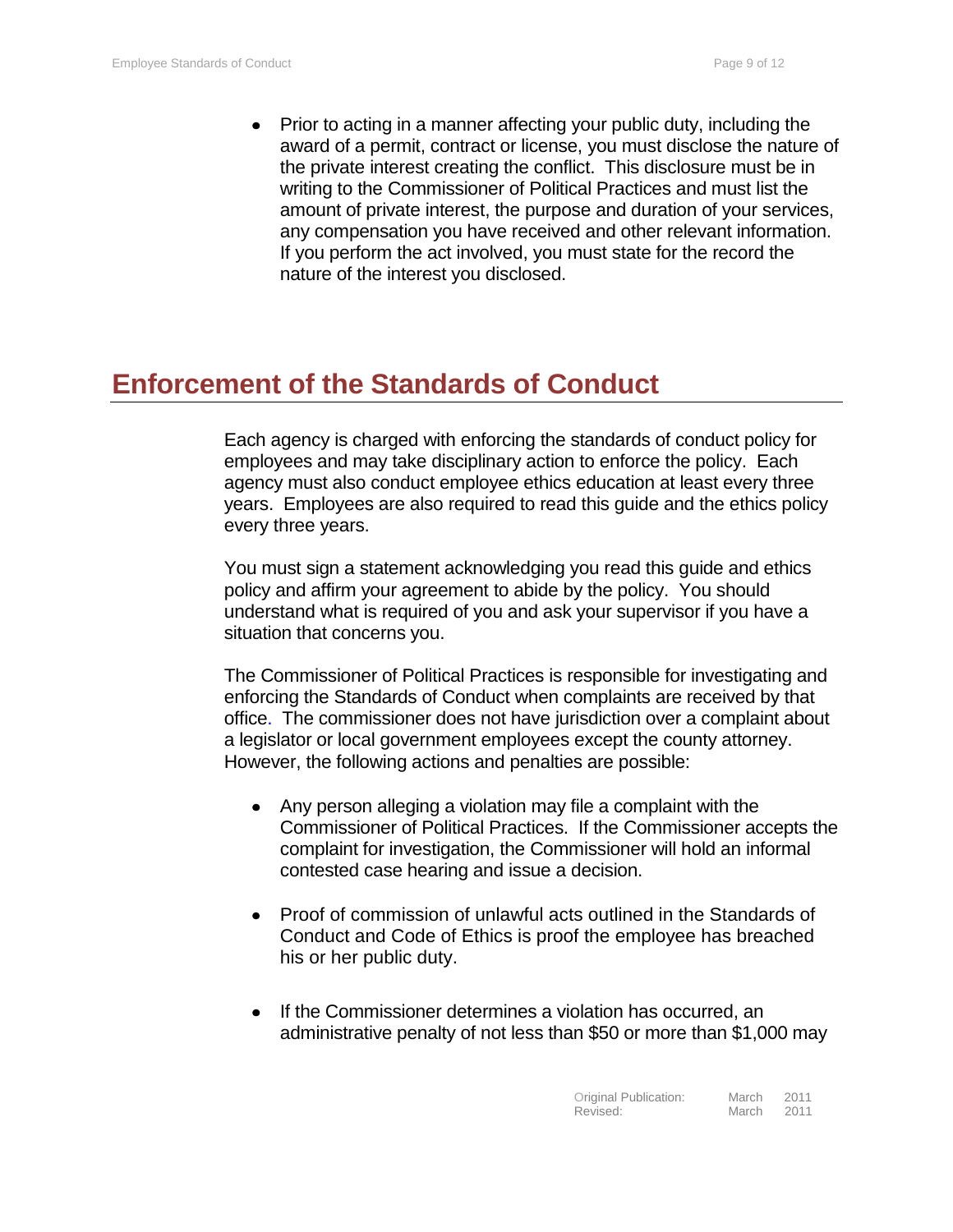be imposed along with the costs of the proceeding. If the violation is by a state employee, the Commissioner may also recommend disciplinary action by the employing agency.

- If the Commissioner determines a violation did not occur, costs for  $\bullet$ the proceedings may be assessed against the person bringing the complaint.
- Judicial review of commissioner decisions is through the state District Court.

## <span id="page-9-0"></span>**Closing**

Two main principles apply to your conduct in your job: public trust and public duty. Whenever you consider using state property or time or your position as a state employee to benefit yourself or your business, think twice. By keeping these rules in mind as you do your job, you will be able to carry out your duties for the benefit of the people of the state and avoid taking actions, which would cause you to depart from your public duty and violate the public's trust.

*For additional information, contact your supervisor or your agency human resources office.*

#### <span id="page-9-1"></span>**Resources**

State Ethics Policy (MOM #03-0180) <http://hr.mt.gov/content/hrpp/docs/Policies/MOM/Ethics>

Commissioner of Political Practices Ethics Decisions, <http://politicalpractices.mt.gov/2recentdecisions/ethics.mcpx>

Professional Development Center, *State Ethics Law,* offered quarterly.

Montana Codes Annotated, Title 2, Chapter 2, Standards of Conduct:

Code of Ethics

2-2-101 Statement of purpose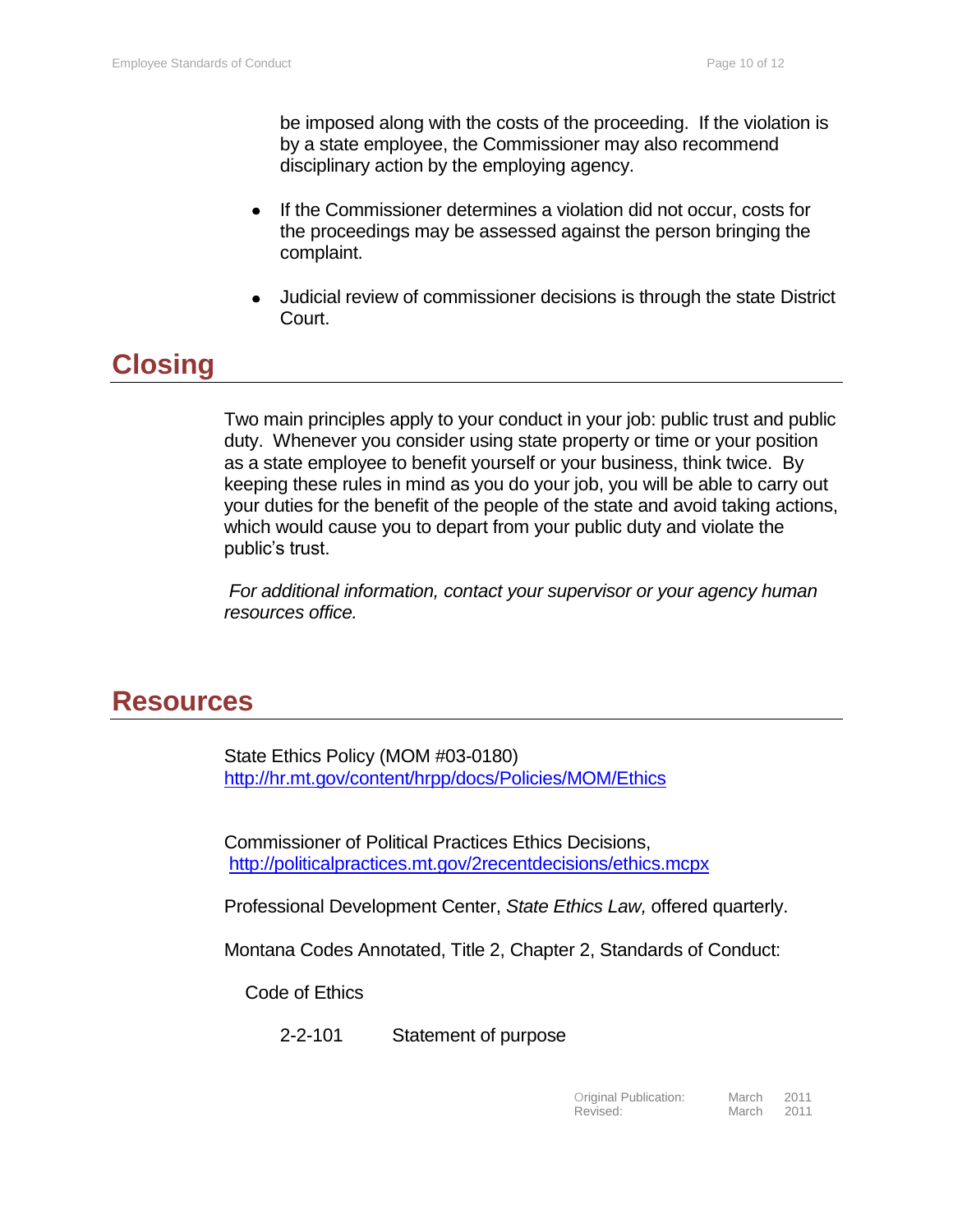- 2-2-102 Definitions
- 2-2-103 Public trust -- public duty
- 2-2-104 Rules of conduct for public officers, legislators, and public employees
- 2-2-105 Ethical requirements for public officers and employees 2-2-106 Disclosure
- 2-2-111 Rules of conduct for legislators
- 2-2-112 Ethical requirements for legislators
- 2-2-121 Rules of conduct for public officers and public employees
- 2-2-131 Disclosure
- 2-2-135 Ethics committees
- 2-2-136 Enforcement for state officers, legislators and state employees –referral of complaint involving county attorney
- 2-2-144 Enforcement for local government

Proscribed Acts Related to Contracts and Claims

- 2-2-201 Public officers, employees, and former employees not to have interest in contract -- local government waiver 2-2-202 Public officers not to have interest in sales or purchases
- 2-2-203 Voidable contracts
- 2-2-204 Dealings in warrants and other claims prohibited
- 2-2-205 Affidavit to be required by auditing officers
	- 2-2-206 Officers not to pay illegal warrant
- 2-2-207 Settlements to be withheld on affidavit
- **Nepotism** 
	- 2-2-301 Nepotism defined